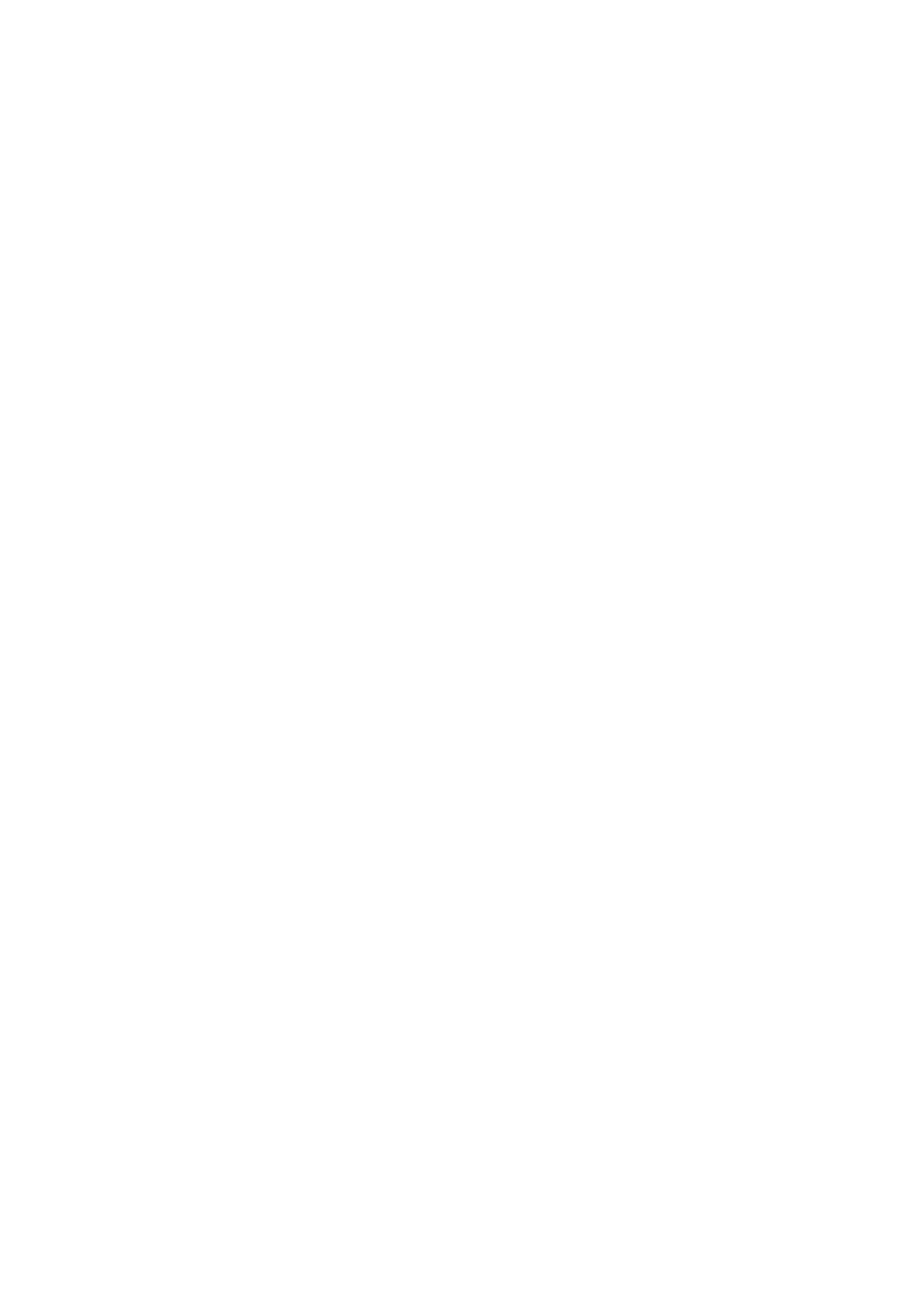# **TABLE OF CONTENTS 17 JUNE 2021**

| <b>Business</b> | Page No. |
|-----------------|----------|
|-----------------|----------|

| 1. |                | <b>Meeting Conduct</b>                                    | 5              |
|----|----------------|-----------------------------------------------------------|----------------|
|    | 1.1            | Apologies                                                 | 5              |
|    | 1.2            | <b>Conflict of Interest Declarations</b>                  | 5              |
|    | 1.3            | <b>Confirmation of Minutes</b>                            | 5              |
|    | 1.4            | <b>Public Participation</b>                               | 5              |
|    | 1.5            | Items not on the Agenda                                   | 5              |
| 2. |                | <b>Oral Reports</b>                                       | 6              |
|    | 2.1            | Transport Update & Oral Presentation                      | 6              |
|    | 2.2            | Member's Update                                           | 6              |
|    | 2.3            | Chairperson's Update                                      | 6              |
| 3. | <b>Reports</b> |                                                           |                |
|    | 3.1            | Forward Programme                                         | $\overline{7}$ |
|    | 3.2            | <b>Current and Upcoming Consultations and Engagements</b> | 9              |

3.3 Resource Consent Applications and Approvals for 22 April 2021 to [11](#page-10-0) **7 June 2021** 11 **11** 11 **11** 11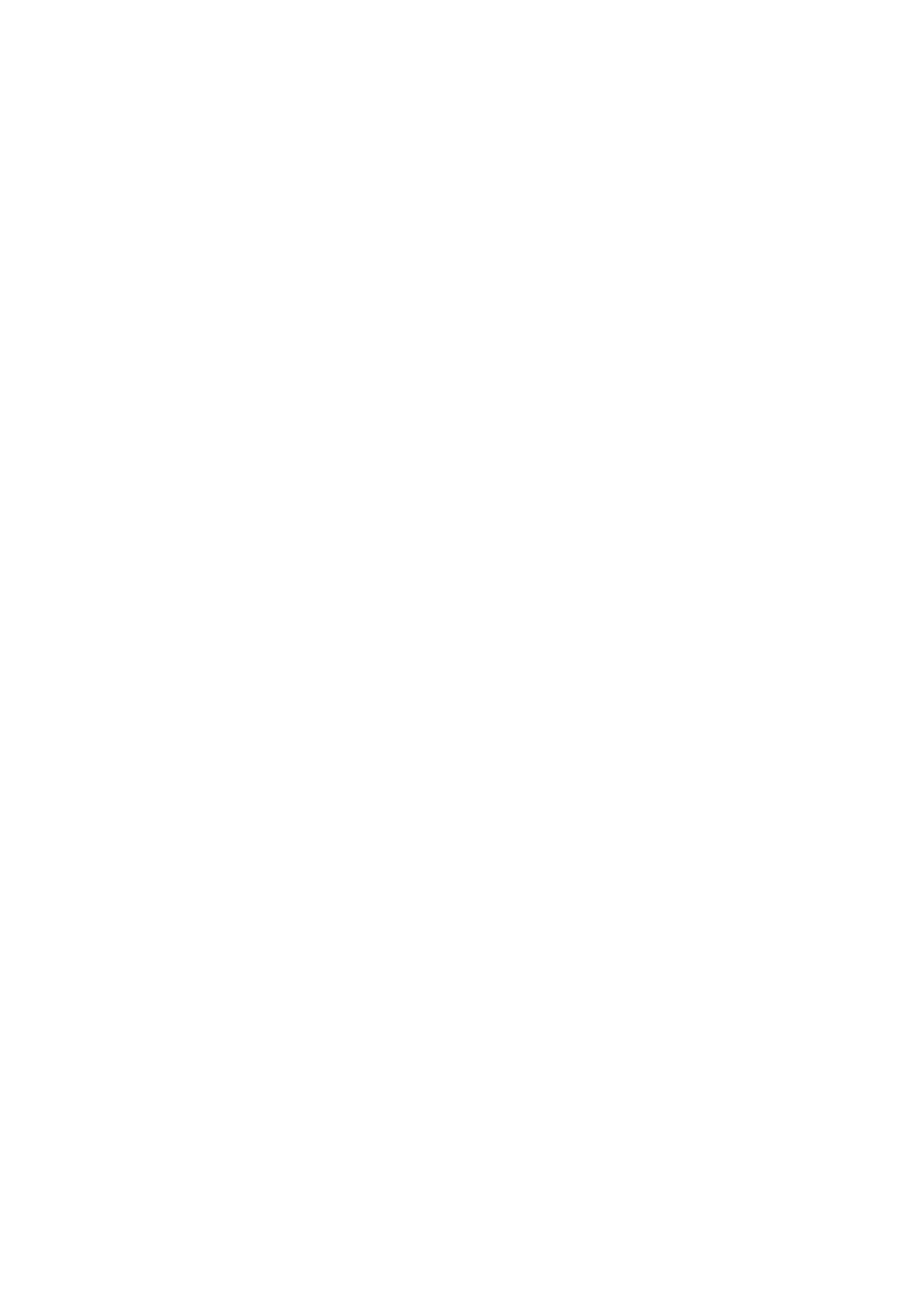## <span id="page-4-0"></span>**1. Meeting Conduct**

## **1.1 Karakia**

The Chairperson will open the meeting with a karakia.

| Whakataka te hau ki te uru,   | Cease oh winds of the west               |
|-------------------------------|------------------------------------------|
| Whakataka te hau ki te tonga. | and of the south                         |
| Kia mākinakina ki uta,        | Let the bracing breezes flow,            |
| Kia mātaratara ki tai.        | over the land and the sea.               |
| E hī ake ana te atākura.      | Let the red-tipped dawn come             |
| He tio, he huka, he hauhū.    | with a sharpened edge, a touch of frost, |
| <b>Tihei Mauri Ora!</b>       | a promise of a glorious day              |

At the appropriate time, the following karakia will be read to close the meeting.

| Unuhia, unuhia, unuhia ki te uru tapu nui  | Draw on, draw on                      |
|--------------------------------------------|---------------------------------------|
| Kia wātea, kia māmā, te ngākau, te tinana, | Draw on the supreme sacredness        |
| te wairua                                  | To clear, to free the heart, the body |
| I te ara takatū                            | and the spirit of mankind             |
| Koia rā e Rongo, whakairia ake ki runga    | Oh Rongo, above (symbol of peace)     |
| Kia wātea, kia wātea                       | Let this all be done in unity         |
| Āe rā, kua wātea!                          |                                       |

## <span id="page-4-1"></span>**1. 2 Apologies**

The Chairperson invites notice from members of:

- 1. Leave of absence for future meetings of the Makara/Ohariu Community Board; or
- 2. Apologies, including apologies for lateness and early departure from the meeting, where leave of absence has not previously been granted.

### <span id="page-4-2"></span>**1. 3 Conflict of Interest Declarations**

Members are reminded of the need to be vigilant to stand aside from decision making when a conflict arises between their role as a member and any private or other external interest they might have.

### <span id="page-4-3"></span>**1. 4 Confirmation of Minutes**

The minutes of the meeting held on 6 May 2021 will be put to the Makara/Ohariu Community Board for confirmation.

### <span id="page-4-4"></span>**1. 5 Public Participation**

A period of at least ten minutes shall be set aside near the beginning of Makara/Ohariu Community Board meetings to enable members of the public to make statements about any matter on the Agenda for that meeting. The total time set aside for public participation may be extended with the majority agreement of the Board.

#### <span id="page-4-5"></span>**1. 6 Items not on the Agenda**

A motion relating to any matter not on the Agenda may be made without notice, by the unanimous resolution of the meeting. The Chairperson shall explain to the meeting why the item is not on the agenda and the reason why discussion of the item cannot be delayed until a subsequent meeting.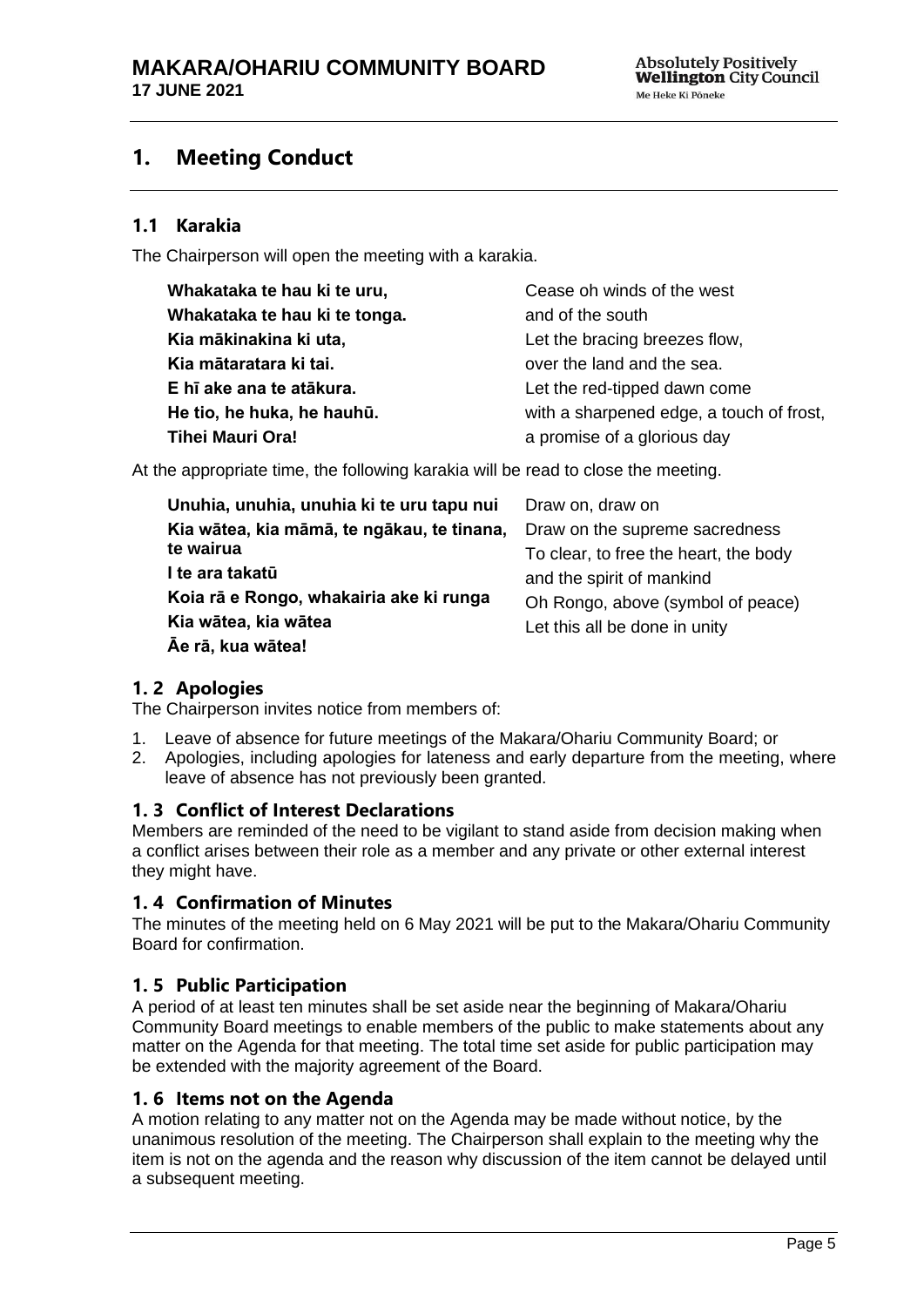## **2. Oral Reports**

## **2.1 Transport Update & Oral Presentation**

- Steve Wright, Team Leader will be providing an oral update on Transport
- Bradley Singh, Transport Assets Manager is providing a Surfacing presentation

## **2.2 Member's Update**

Opportunity for the Board members to provide oral updates

## **2.3 Chairperson's Update**

Opportunity for the Chair to provide an oral update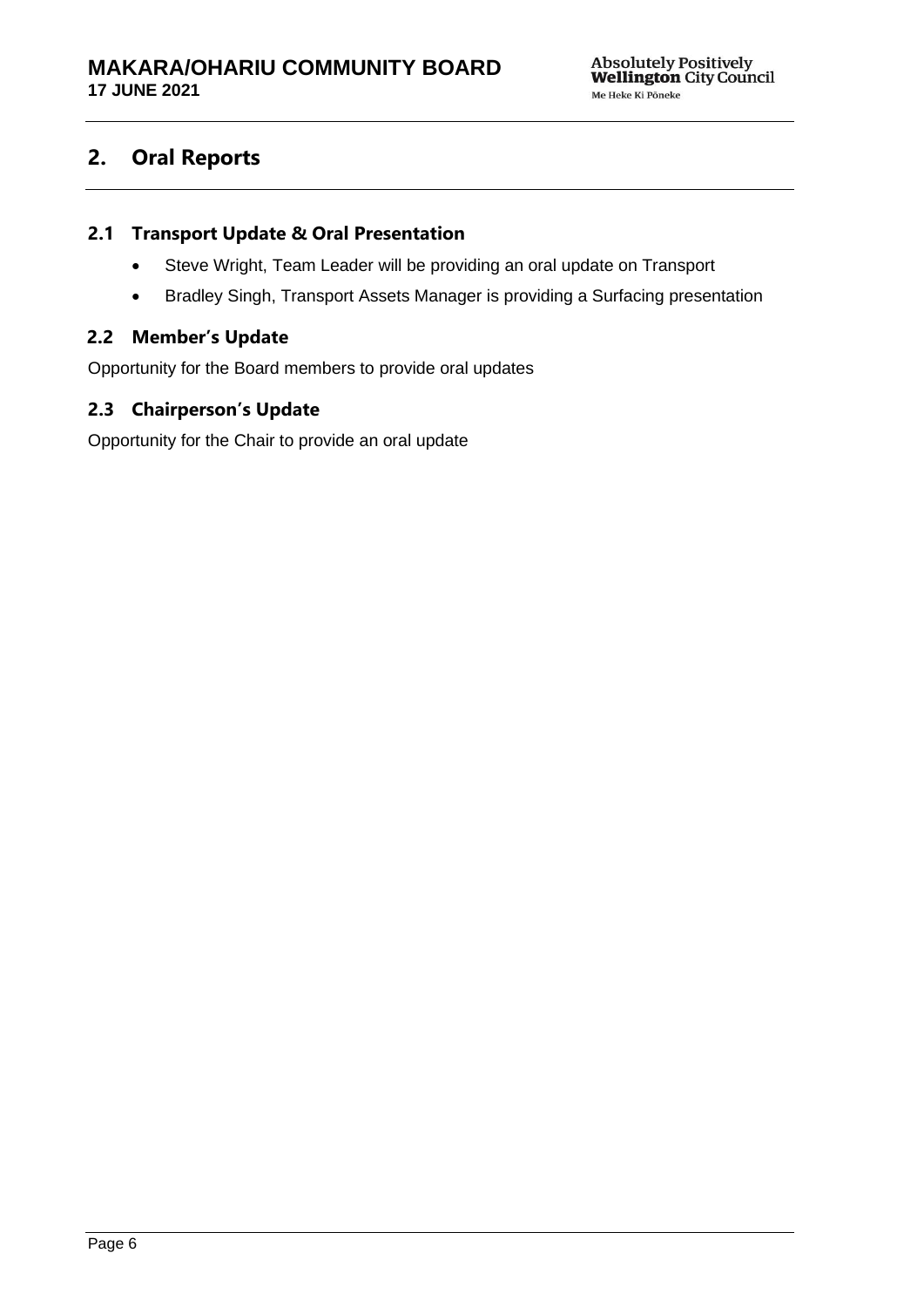## <span id="page-6-0"></span>**3. Reports**

## **3.1 Forward Programme**

#### **Purpose**

1. The purpose of this report is to provide the Makara/Ohariu Community Board with an update on proposed discussion items for upcoming board meetings.

#### **Recommendations**

That the Makara/Ohariu Community Board:

- 1. Receive the information
- 2. Approves the current work programme, subject to any required changes.

## **Discussion**

#### **Forward programme**

| Thursday 29 July 2021 (Makara Community Hall) |
|-----------------------------------------------|
| 1. Chairperson's report                       |
| 2. Board Members' report                      |
| 3. Resource Consent                           |
| 4. Transport Update                           |

#### **Attachments**

Nil

| Author     | Bruce Leighton, Senior Democracy Advisor    |
|------------|---------------------------------------------|
| Authoriser | Jennifer Parker, Democracy Services Manager |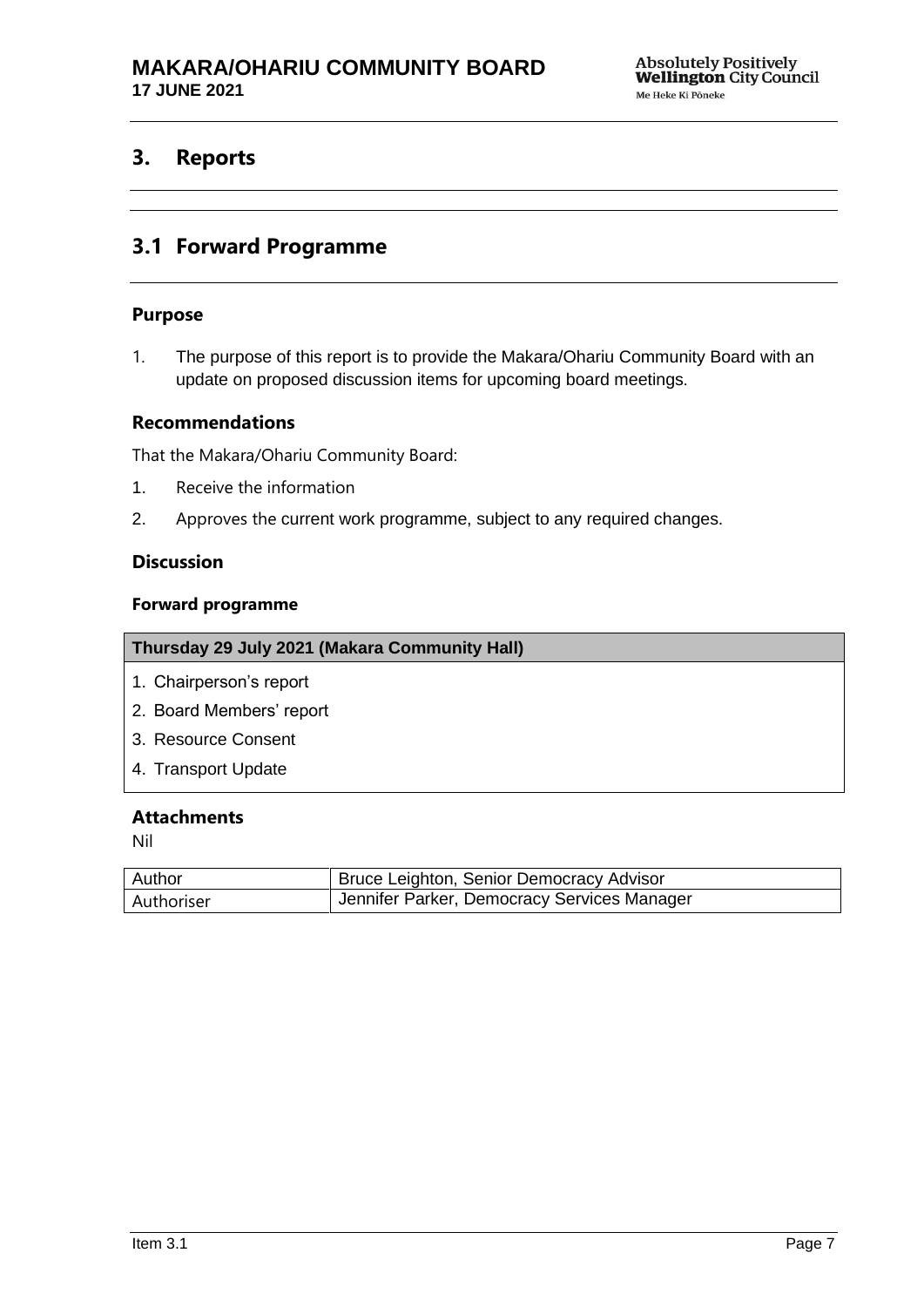## **Supporting Information**

**Engagement and Consultation** Not applicable

**Treaty of Waitangi considerations** Not applicable

**Financial implications** Not applicable

**Policy and legislative implications** Not applicable

**Risks / legal**  Not applicable

**Climate Change impact and considerations** Not applicable

**Communications Plan** Not applicable

**Health and Safety Impact considered**

Not applicable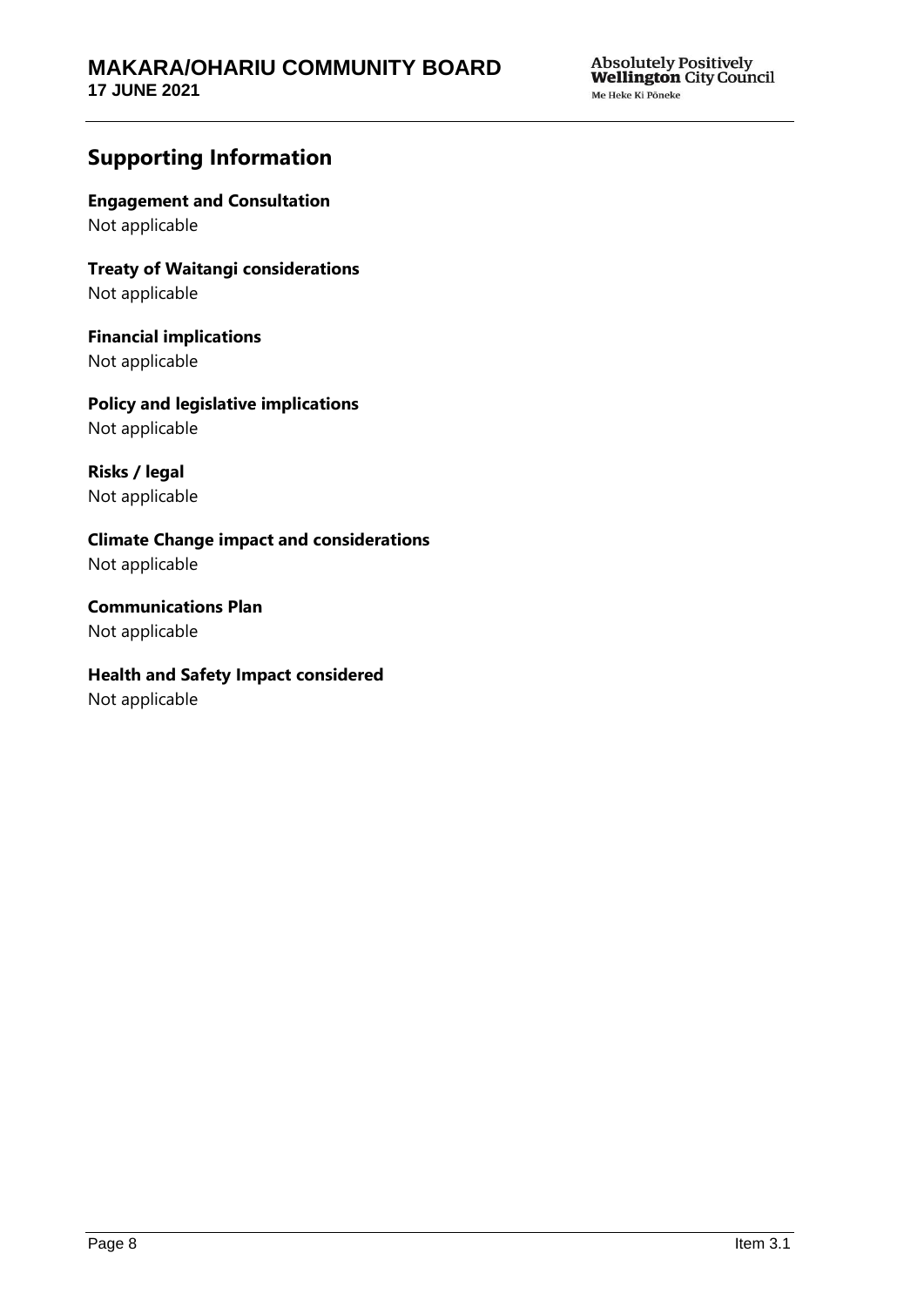## <span id="page-8-0"></span>**3.2 Current and Upcoming Consultations and Engagements**

## **Purpose**

1. To provide the Makara/Ohariu Community Board with an update on the current items Council is seeking public feedback on and to advise the Board on upcoming consultations or surveys the Council is undertaking.

### **Recommendation**

That the Makara/Ohariu Community Board:

1. Receive the information.

### **Discussion**

#### **Upcoming and ongoing consultations**

- 2. There are currently no open or upcoming consultations.
- 3. The next significant future engagement is the District Plan Review process, which will start in late 2021, when the Council will seek feedback on a Draft District Plan. In 2022, the Council be consulting on the Proposed District Plan that will be ongoing until 2023.

### **Attachments**

Nil

| Author     | Bruce Leighton, Senior Democracy Advisor    |
|------------|---------------------------------------------|
| Authoriser | Jennifer Parker, Democracy Services Manager |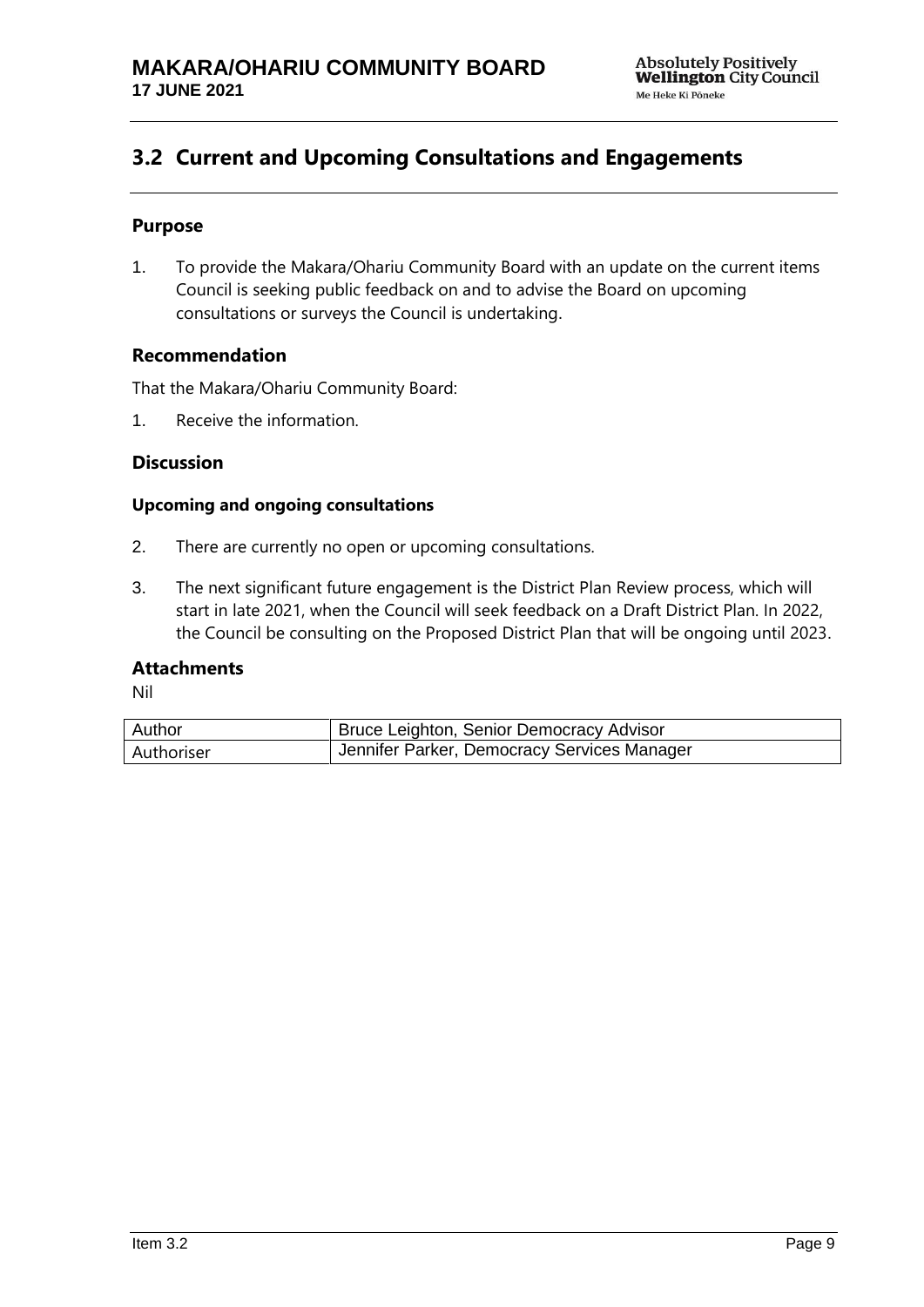## **Supporting Information**

**Engagement and Consultation** Not applicable

**Treaty of Waitangi considerations** Not applicable

**Financial implications** Not applicable

**Policy and legislative implications** Not applicable

**Risks / legal**  Not applicable

**Climate Change impact and considerations** Not applicable

**Communications Plan** Not applicable

## **and Safety Impact considered**

Not applicable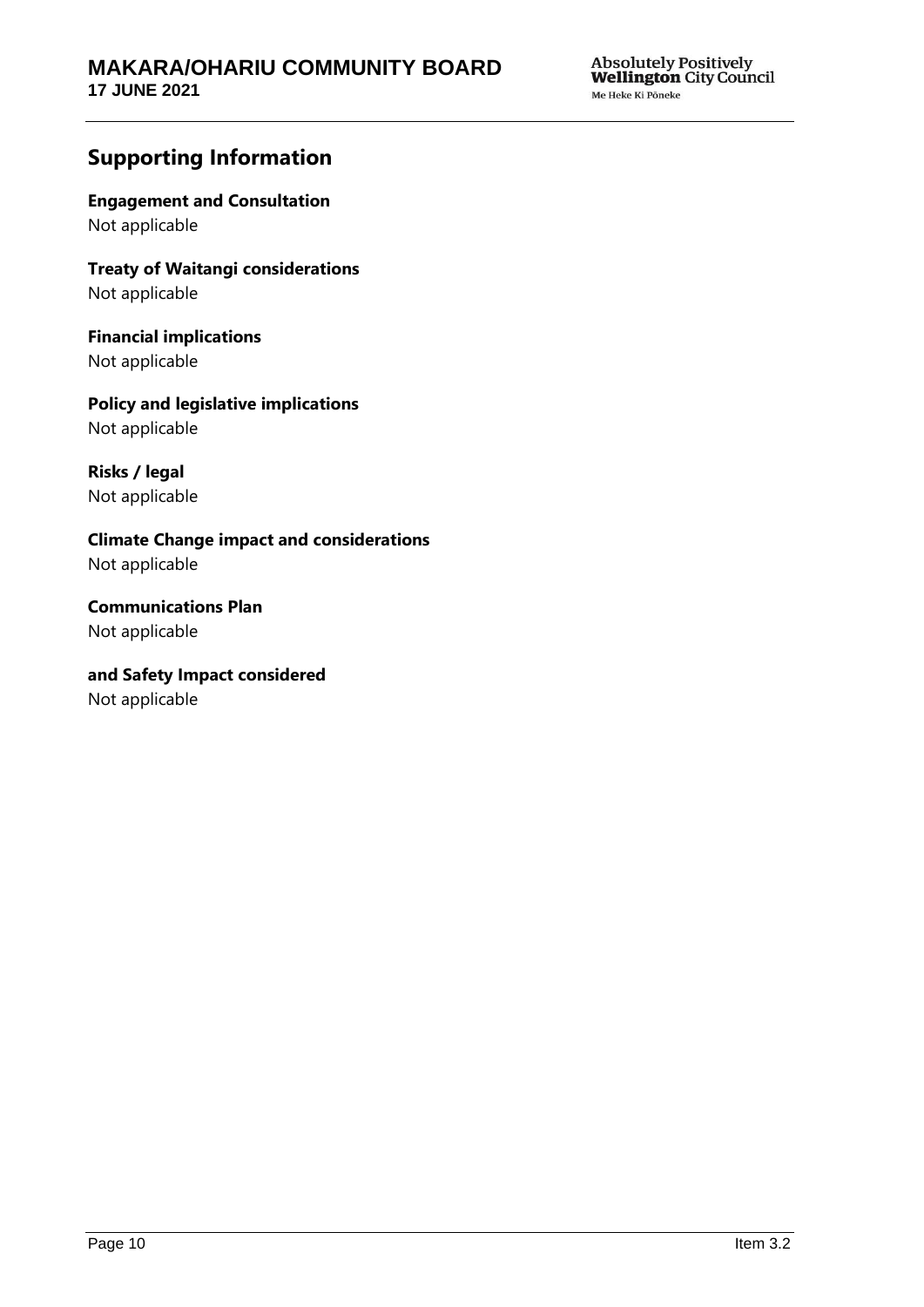## <span id="page-10-0"></span>**3.3 Resource Consent Applications and Approvals for 22 April 2021 to 7 June 2021**

#### **Purpose**

1. To advise the Board of resource consents lodged and decisions on Land Use and Subdivision resource consent applications in Makara and Ohariu.

#### **Recommendation**

That the Makara/Ohariu Community Board:

1. Receive the information.

#### **Background**

- 2. In accordance with an agreement reached with the Makara/Ohariu Community Board, the purpose of this report is to advise the Board of all resource consents lodged, along with decisions made by Officers acting under Delegated Authority, on Land Use and Subdivision resource consent applications.
- 3. This report advises the Community Board of resource consent applications received and approved during the period 22 April 2021 to 7 June 2021.

#### **Discussion**

4. For the period from 22 April 2021 to 7 June 2021, there was one application received by Council under delegated authority.

| <b>Service</b><br><b>Request</b>                                                                    | <b>Address</b>              | <b>Applicant</b>           |
|-----------------------------------------------------------------------------------------------------|-----------------------------|----------------------------|
| 489772                                                                                              | 140 Opau Road, Makara Beach | <b>Meridian Energy Ltd</b> |
| Land use consent for the construction, operation and maintenance of four water collection<br>tanks. |                             |                            |

5. For the period from 22 April 2021 to 7 June 2021, there were three applications approved under delegated authority.

| <b>Service</b><br><b>Request</b>                    | <b>Address</b>                 | <b>Applicant</b>    |
|-----------------------------------------------------|--------------------------------|---------------------|
| 485718                                              | 265 South Karori Road, Karori  | <b>David Askin</b>  |
| Land use consent for a new dwelling and earthworks. |                                |                     |
| 485921                                              | 985 Ohariu Valley Road, Ohariu | <b>Clare Olsson</b> |
| Land use consent for a new dwelling.                |                                |                     |